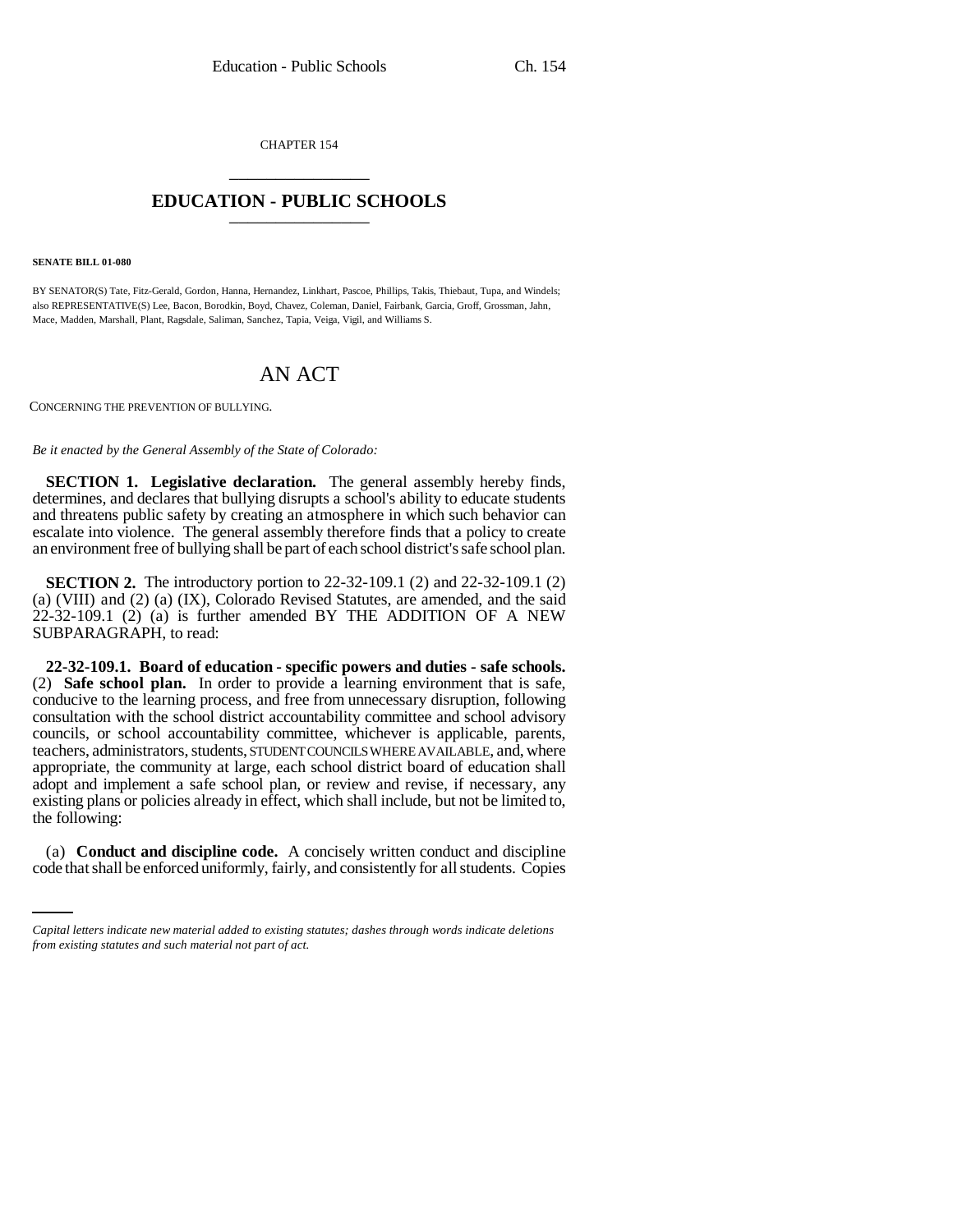of the code shall be provided to each student upon enrollment at the elementary, middle, and high school levels and shall be posted or kept on file at each public school in the school district. The code shall include, but shall not be limited to:

(VIII) A written policy concerning searches on school grounds, including student lockers; and

(IX) A dress code policy that defines and prohibits students from wearing apparel that is deemed disruptive to the classroom environment or to the maintenance of a safe and orderly school. The dress code policy may require students to wear a school uniform or may establish minimum standards of dress; AND

(X) ON AND AFTER THE EFFECTIVE DATE OF THIS SUBPARAGRAPH (X), A SPECIFIC POLICY CONCERNING BULLYING PREVENTION AND EDUCATION. FOR PURPOSES OF THIS SUBPARAGRAPH (X), "BULLYING" MEANS ANY WRITTEN OR VERBAL EXPRESSION, OR PHYSICAL ACT OR GESTURE, OR A PATTERN THEREOF, THAT IS INTENDED TO CAUSE DISTRESS UPON ONE OR MORE STUDENTS IN THE SCHOOL, ON SCHOOL GROUNDS, IN SCHOOL VEHICLES, AT A DESIGNATED SCHOOL BUS STOP, OR AT SCHOOL ACTIVITIES OR SANCTIONED EVENTS. THE SCHOOL DISTRICT'S POLICY SHALL INCLUDE A REASONABLE BALANCE BETWEEN THE PATTERN AND THE SEVERITY OF SUCH BULLYING BEHAVIOR.

**SECTION 3.** 22-32-109.1 (2) (b), Colorado Revised Statutes, is amended BY THE ADDITION OF A NEW SUBPARAGRAPH to read:

**22-32-109.1. Board of education - specific powers and duties - safe schools.** (2) **Safe school plan.** In order to provide a learning environment that is safe, conducive to the learning process, and free from unnecessary disruption, following consultation with the school district accountability committee and school advisory councils, or school accountability committee, whichever is applicable, parents, teachers, administrators, students, and, where appropriate, the community at large, each school district board of education shall adopt and implement a safe school plan, or review and revise, if necessary, any existing plans or policies already in effect, which shall include, but not be limited to, the following:

(b) **Safe school reporting requirements.** A policy whereby the principal of each public school in a school district shall submit annually, in a manner and by a date specified by rule of the state board, a written report to the board of education of such school district concerning the learning environment in the school during that school year. The board of education of the school district annually shall compile the reports from every school in the district and shall submit the compiled report to the department of education in a format specified by rule of the state board. The compiled report shall be made available to the general public. Such report shall include, but need not be limited to, the following specific information for the preceding school year:

(VIII) ON AND AFTER THE EFFECTIVE DATE OF THIS SUBPARAGRAPH (VIII), THE SCHOOL'S POLICY CONCERNING BULLYING PREVENTION AND EDUCATION, INCLUDING INFORMATION RELATED TO THE DEVELOPMENT AND IMPLEMENTATION OF ANY BULLYING PREVENTION PROGRAMS.